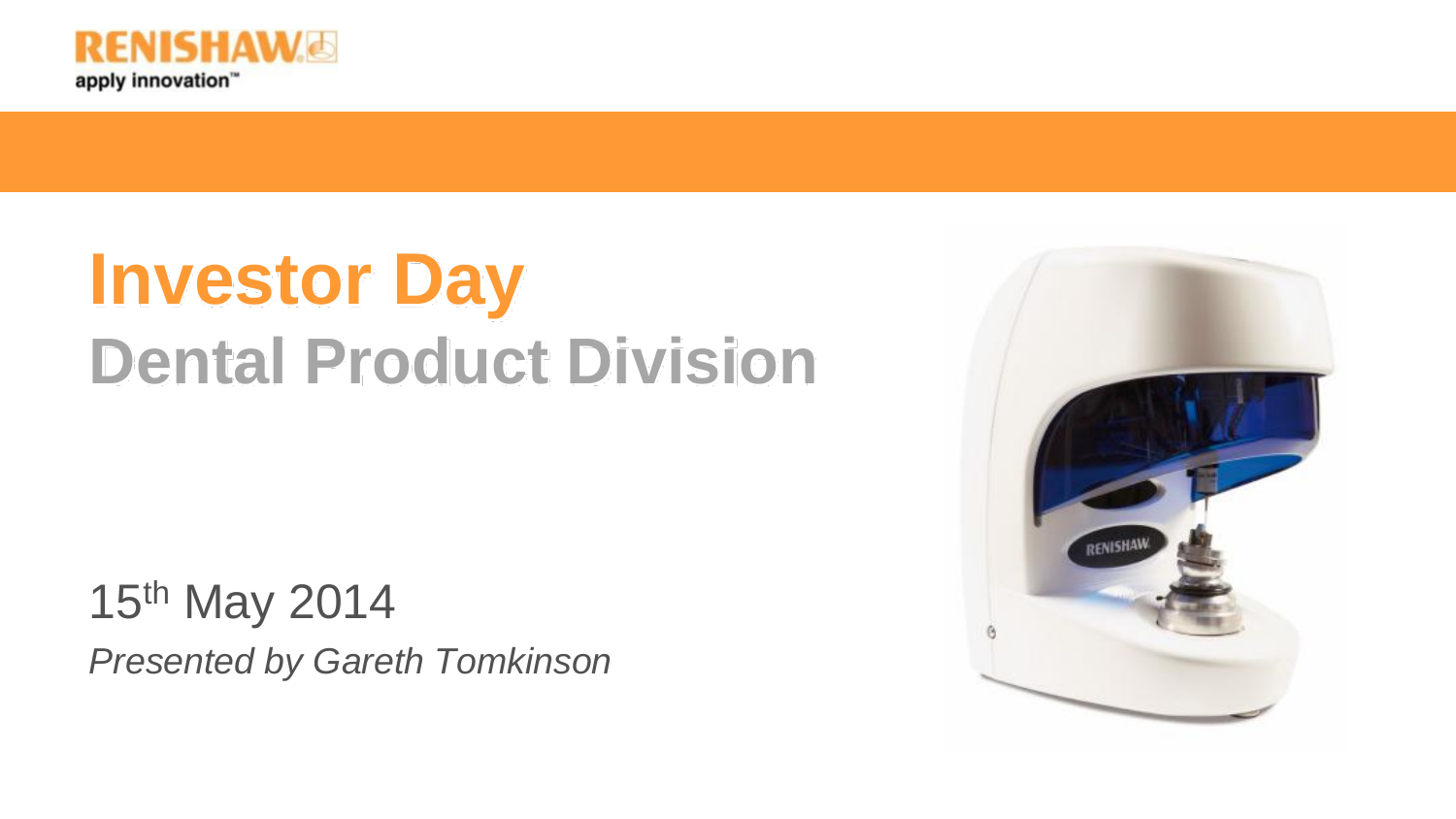

# **Customer needs**

- We operate in the **dental** supply chain of the health care sector
- More specifically; We supply dental laboratories with frameworks used to create prosthetic restorations for dentists
- The main drivers in these markets are:
	- **Cost**, especially where the NHS is a consumer of our products
	- **Delivery turnaround**, as the patient's 'fitting' appointment is often already booked when we receive the job
	- **Precision fit** as a poor fit can mean remaking a restoration and cancelling a patient's appointment
	- **Aesthetics** are important as the customer (the patient) has a high focus on the look, and how it makes them feel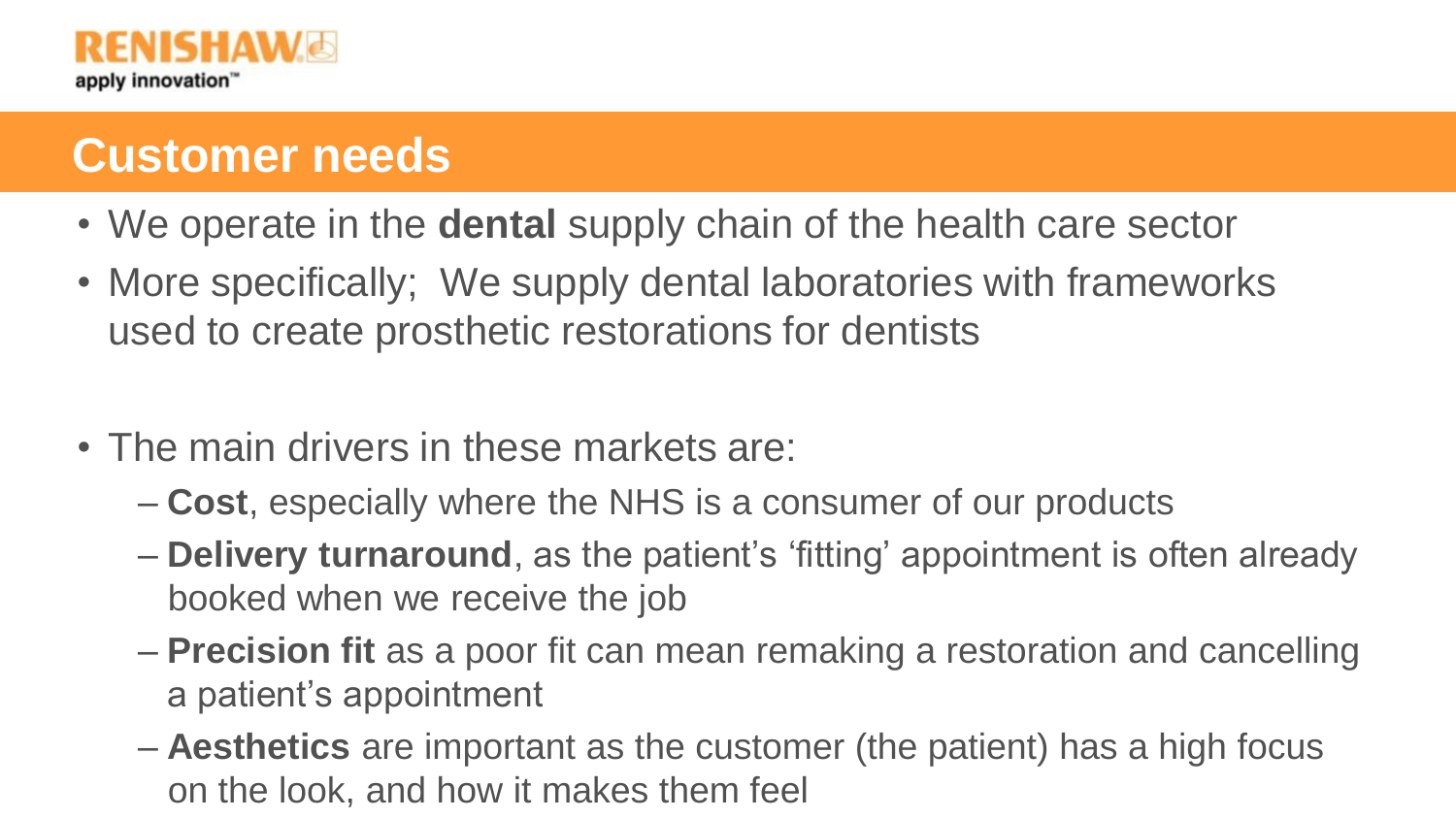

# **Overview of CAD/CAM: The 6-step process**



4. Manufacture (CAM) Machined zirconia or **Additive** Manufactured CoCr



impression

### 2. Pouring model

3. Scanning model / framework design (CAD)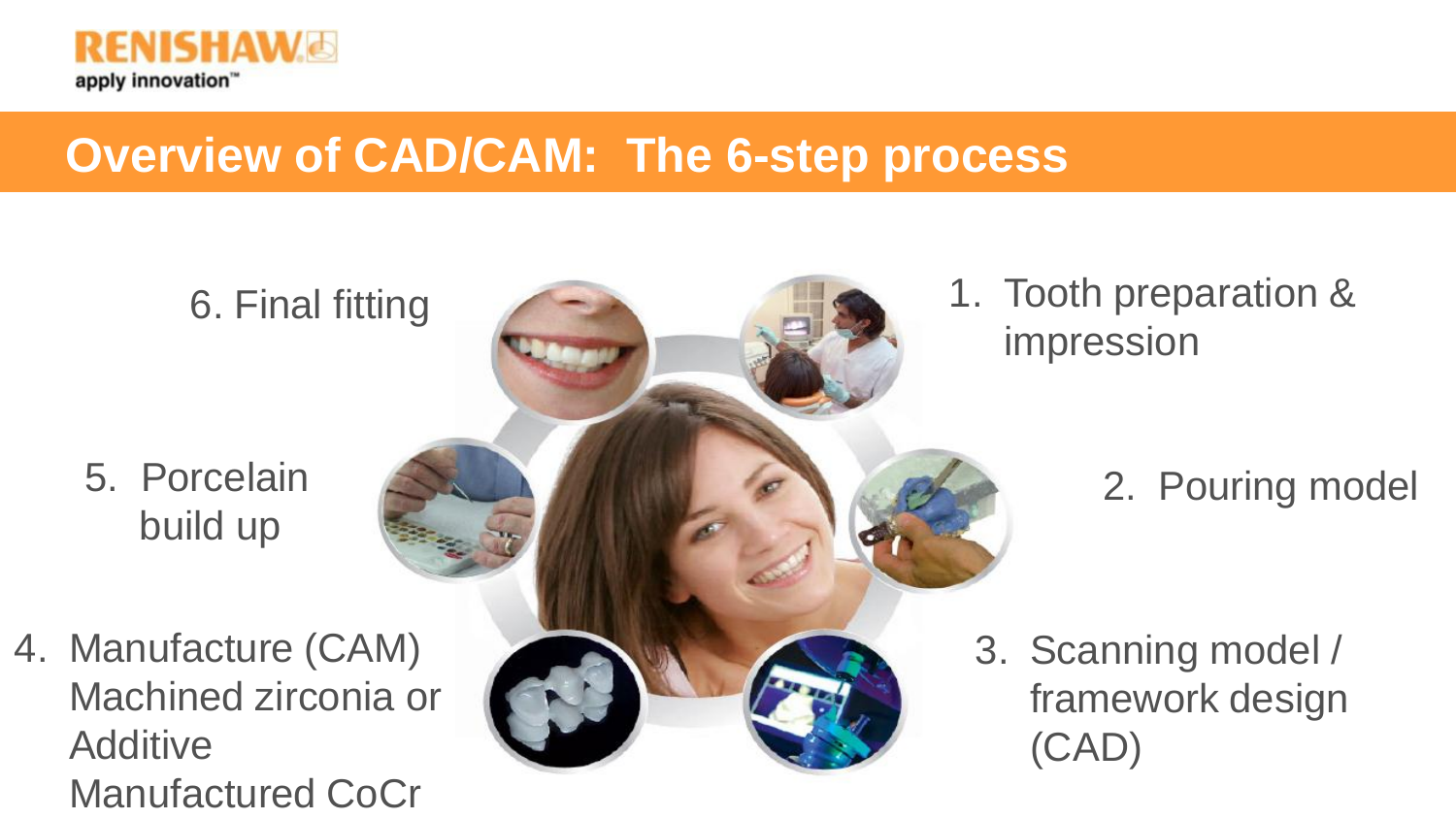

# **Engineering solutions**

- **Hardware**
	- CAD/CAM Contact and non-contact scanners (with software)
	- AM250 Additive manufacturing machines

#### • **Consumables**

- Tooth supported restoration frameworks in a variety of materials
	- Cobalt Chrome frameworks (Using Renishaw's additive manufacturing machine)
	- Zirconia frameworks
- Implant supported restoration frameworks
	- Custom Abutments
	- •Implant bridges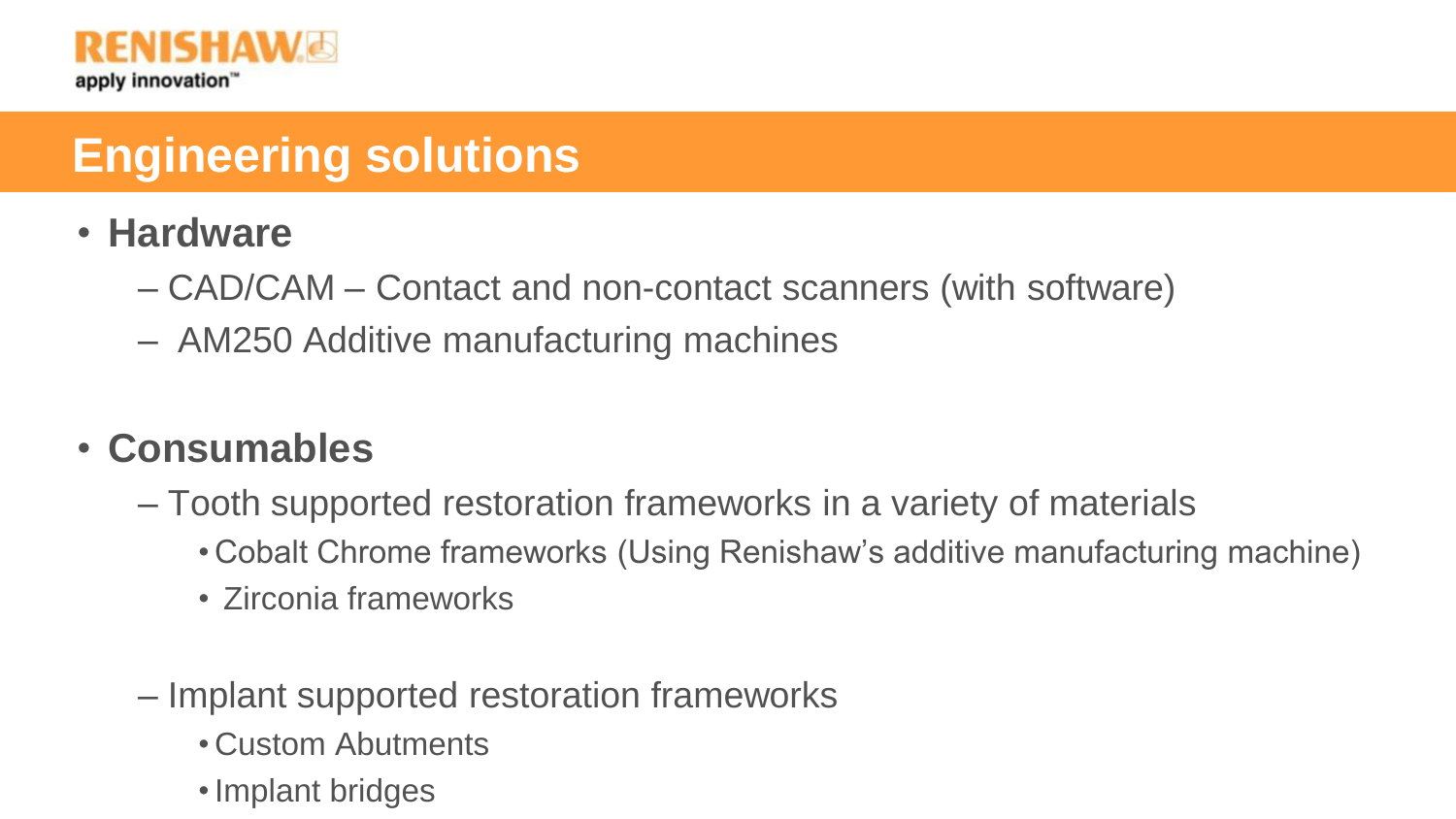

### **AM dental frameworks**